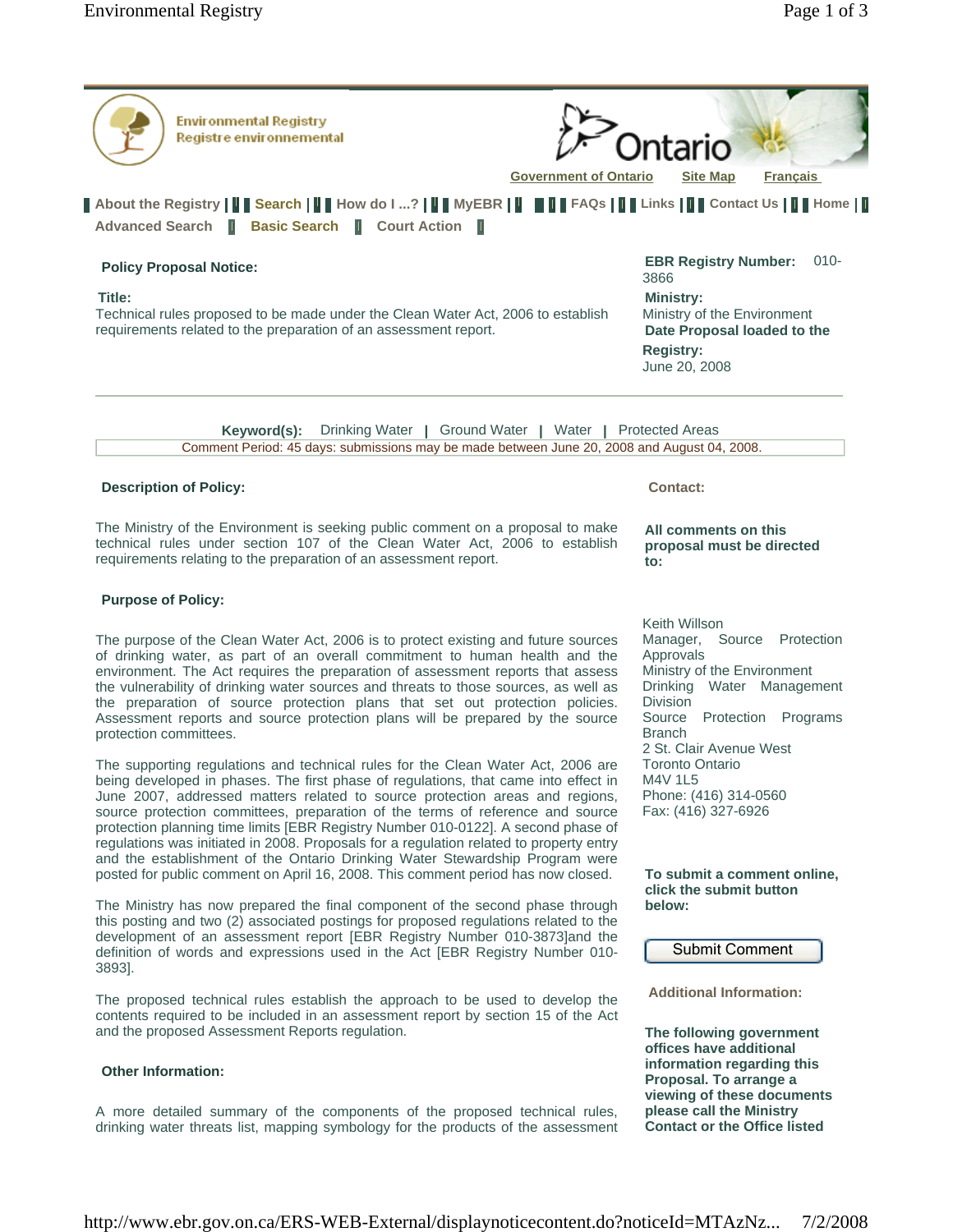report and proposed regulations are listed below:

- *Clean Water Act, 2006* Technical Rules: Assessment Report
- Summary of *Clean Water Act, 2006* Technical Rules: Assessment Report
- **Tables of Drinking Water Threats**
- Mapping Symbology for the Clean Water Act, Version 3.0
- **Draft Assessment Reports Regulation**
- Draft Definitions of Words and Expressions Used in the Act Regulation

### **Public Consultation:**

This proposal has been posted for a 45 day public review and comment period starting June 20, 2008. If you have any questions, or would like to submit your comments, please do so by August 04, 2008 to the individual listed under "Contact". Additionally, you may submit your comments on-line.

All comments received prior to August 04, 2008 will be considered as part of the decision-making process by the Ministry of the Environment if they are submitted in writing or electronically using the form provided in this notice and reference EBR Registry number 010-3866.

Please Note: All comments and submissions received will become part of the public record. You will not receive a formal response to your comment, however, your comment will be reflected in the Decision Notice associated with this proposal.

## **Other Public Consultation Opportunities:**

The development of the Clean Water Act, 2006 was based on four (4) years of extensive stakeholder consultations with over three hundred (300) associations and individuals and close to six hundred (600) written submissions:

- Government established the Implementation Committee (IC) and Technical Experts Committee (TEC) – December 2003;
- Ministry developed a White Paper on Watershed-based Source Protection Planning and held eight (8) regional consultations – February to March 2004;
- $\mathbf{m}$  . Ministry developed draft legislation for source protection planning and posted on the EBR for public comment – June 2004;
- IC and TEC delivered their reports to the Minister and the ministry held seven (7) sectoral roundtables on the reports – November 2004 to February 2005;
- $\mathbf{m}$  . Ministry held consultations on the proposed source water protection framework with key stakeholders – September to November 2005;
- Ministry introduced Bill 43, the proposed Clean Water Act December 2005;
- Ministry held eight (8) sectoral roundtables with respect to Bill 43 February to March 2006;
- Bill 43 passed the Second Reading May 2006;
- Ministry continued to meet with stakeholders to identify potential concerns with Bill 43 in anticipation of the Standing Committee – May to August 2006;
- Bill 43 proceeded to the Standing Committee on Social Policy public hearings – August 2006; and
- An advisory panel was established to advise on developing a program that best supports water protection in rural Ontario, reporting in September 2006.

On December 22, 2006 a Proposal Notice was posted on the Environmental Registry for public comment discussing the implementation of the following regulations under the proposed Clean Water Act: 1) the establishment of Source Protection Areas/Regions and lead Source Protection Authorities, 2) Source Protection Committees (SPCs) and 3) terms of reference [EBR Registry Number RA05E0022]. As a result of this Proposal Notice, the Ministry received thirty-seven (37) comments.

# **below.**

Source Protection Programs Branch 2 St. Clair Avenue West Toronto Ontario M4V 1L5 Phone: (416) 212-5296

**The documents linked below are provided for the purposes of enhancing public consultation.**  All links will open in a new window

1. **Link to all associated documents**